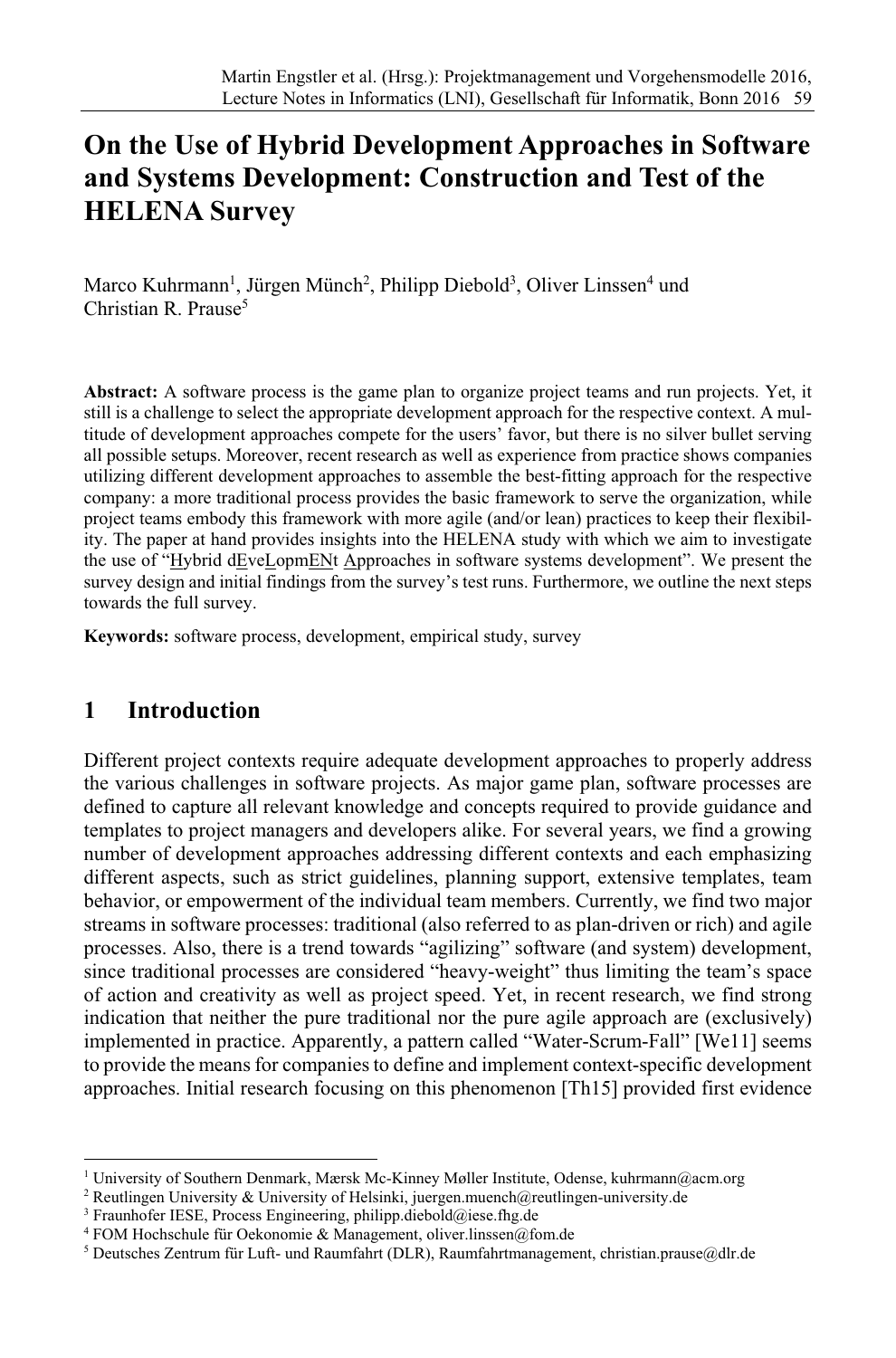that the "Water-Scrum-Fall" has become reality. However, recent research lacks quantitative data to eventually conclude the reasons for using so-called *hybrid development approaches* and to work out, which combinations can best address a specific situation.

**Problem Statement.** While agile methods are considered the most promising route towards faster development of high-quality software systems, many companies still use traditional software processes for several reasons. Different independently conducted studies, such as [KL15, VB15], show hybrid-method approaches implemented by those companies, especially when they have to deal with software systems in regulated domains. In [Th15], we conducted a systematic literature review to get an overview of the quantitative and qualitative data regarding the use and the combination of the different processes. A major finding is that, notably, quantitative numbers are missing and, therefore, an only incomplete picture regarding the use of the different development approaches is drawn. This particularly hampers the ability of process engineers to design context-specific development approaches grounded in evidence.

**Objective, Method, and Contribution.** To overcome the aforementioned situation, we designed a study with the purpose of working out (1) which development approaches are used in practice, (2) how and why are these approaches combined with each other, and (3) how standards, norms and regulations impact the design and implementation of agile methods in practice. Our study is designed as a mixed-method research approach in which we combine online questionnaires and interviews. The first part of the study is HELENA (Hybrid dEveLopmENt Approaches in software systems development), an online survey that helps the general (quantitative) data collection. The second part comprises a number of interviews. The paper at hand provides an overview of the entire study, the construction procedure of the HELENA instrument, initial findings from HELENA's trial runs and, finally, an outlook concerning the next steps.

**Outline.** The remainder of this paper is structured as follows: In Section 2, we briefly summarize selected related work. Section 3 provides an overview of the overall research and delivers details on the HELENA survey in particular. Initial results of HELENA's trial runs are presented in Section 4, before we conclude the paper in Section 5.

# **2 Related Work**

The research presented aims to shed light on the use of traditional and agile development approaches and combinations thereof. Empirical studies providing quantitative data are rare, for instance, [FK07, KF15, KL15, Th15, VB15]. Furthermore, most of the studies available (we exemplarily mention the annual VersionOne study series [VerOne]) focus on the use of agile methods exclusively rather than drawing an integrated picture of the process ecosystem as such, e.g., [DPL16]. As we can also see from [Din12], research on agile methods is dramatically increasing, while research on traditional approaches is(more or less) stagnating. A full discussion of studies on process use can be taken from our previously published article [Th15]. The research presented in the present paper aims at filling a gap in literature by presenting an instrument and initial quantitative results on the process use. It also lays the foundation for future work.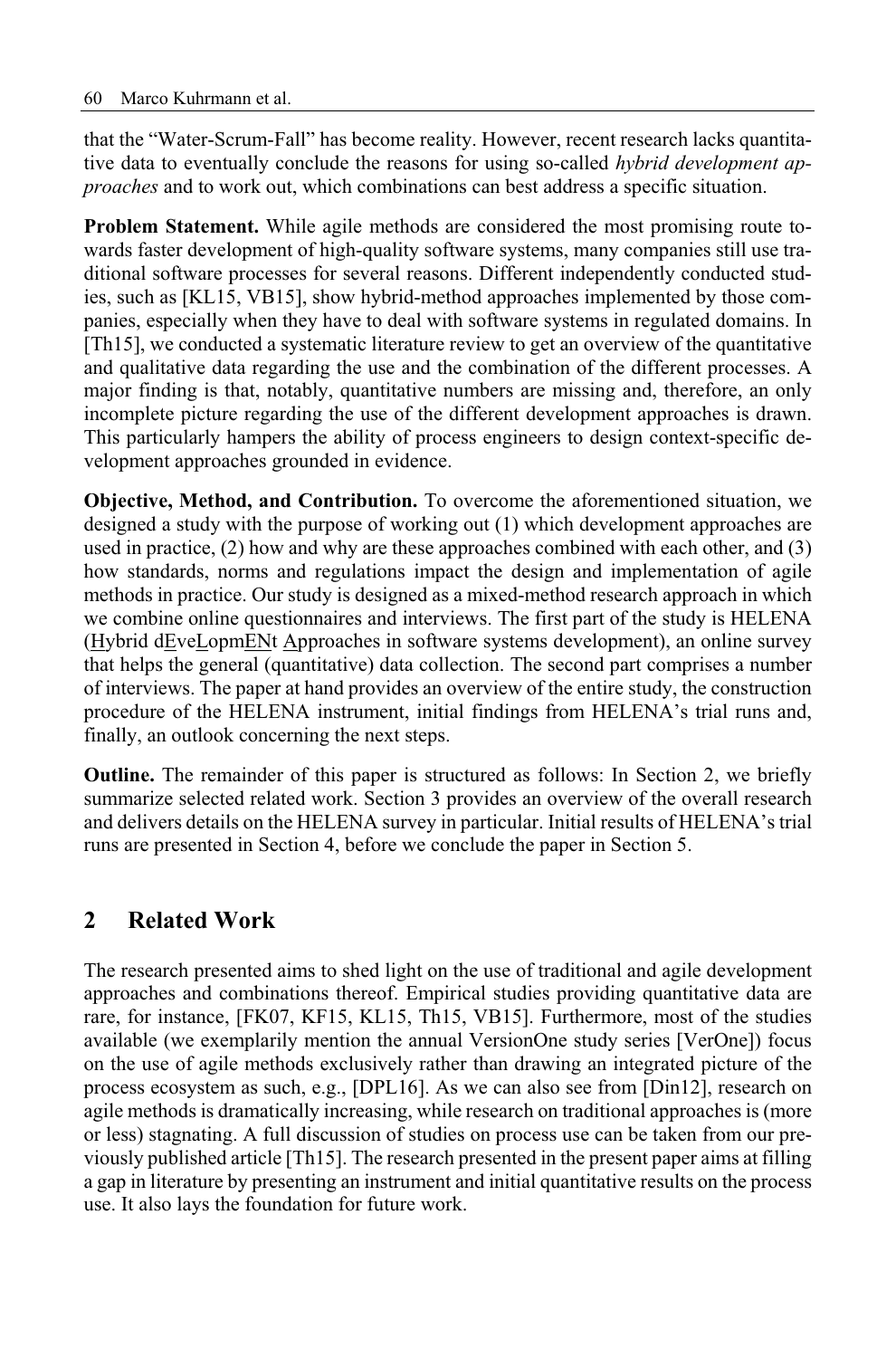# **3 The Overall Design of the HELENA Survey**

Our research is organized as a mixed-method study comprising two parts. In this section, we provide an overview of the overall study design. In particular, we provide details on the HELENA survey from which we present initial results (from the survey's trials).

### **3.1 Overall Study Design**

The overall research approach is shown in Figure 1. The study design follows a multistaged mixed-method approach, which is grounded in a number of previously conducted studies. In particular, parts of the presented research emerge from the  $IOSE<sup>2</sup>W$  survey [FK07], which is also the ancestor of the *3ProcSurvey* [KF15].



Figure 1 General research approach around the HELENA survey project.

Both studies [FK07, KF15] aimed at investigating how companies conduct their software development and process improvement. These studies served as the prototypes to derive the survey questions (in fact, several questions are still the same or, at least, developed in a similar manner to allow for comparison of data collected over time). Furthermore, the presented research is motivated by some discussion around our previously published paper [Th15], which aimed at collecting quantitative data on the use of the different development approaches (based on studies obtained from a systematic review and data from the annual VersionOne survey [VerOne]). The major finding that such data is, if at all, only scarcely to find is actually the main driver behind HELENA.

Based on these inputs, we developed the research design illustrated in Figure 1, which we describe in the following. The overall research approach comprises three stages: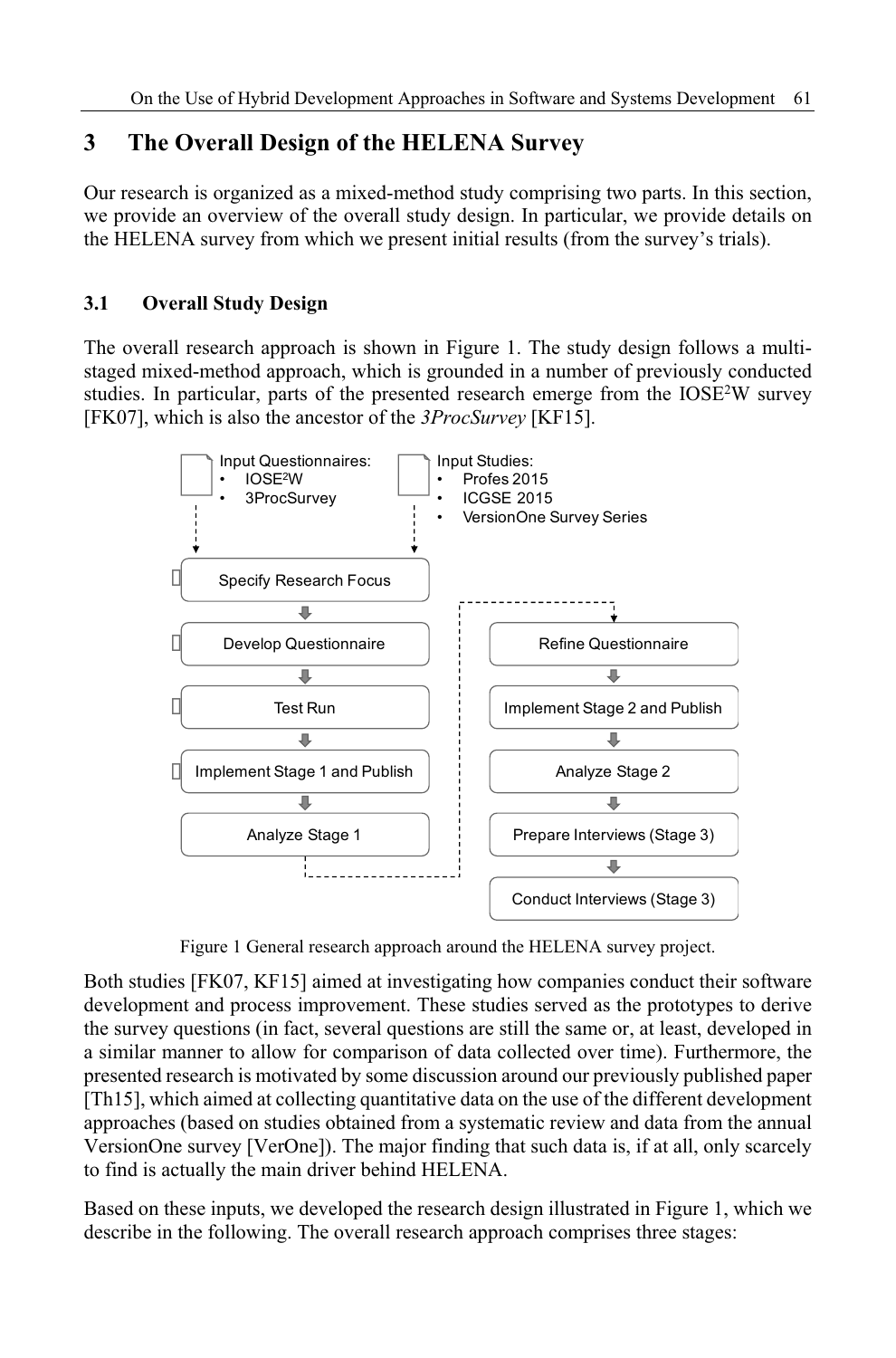#### 62 Marco Kuhrmann et al.

- 1. In the first stage, we use an online survey to obtain quantitative and qualitative data.
- 2. Based on the analysis of the data obtained in Stage 1, in Stage 2, we plan to refine the questionnaire instrument and to conduct another, yet better scoped, data collection.
- 3. The results from Stage 2 form the input for Stage 3 in which we plan to conduct interviews with selected participants to clarify/confirm findings.

The research is grounded in our finding from [Th15] that the "Water-Scrum-Fall" has become reality. This finding defines our working hypothesis and helps specifying the research focus (Step 1) as follows:

*We accept that the "Water-Scrum-Fall" has become reality and that hybrid development approaches shape todays software development landscape*. Hence, we aim at studying the following main questions:

- 1. Which development approaches are used in practice?
- 2. How are the development approaches used in combination?
- 3. Who makes the decision whether or not and how to apply a particular combination of development approaches?
- 4. Do application domains and systems' complexity, the respective standards, norms, and regulations affect the construction of hybrid models?
- 5. How are hybrid development approaches constructed, maintained and improved?
- 6. What is the role of agility in the software and systems development landscape?

Complementing, the research also aims at investigating experiences regarding the use of different approaches in the respective domains.

In the second step (Figure 1), we iteratively developed the questionnaire for Stage 1 (see Section 3.2). Afterwards, we conducted a trial in collaboration with the DLR and FOM (Section 4), before we released the Stage 1 questionnaire in the beginning of May 2016. Stage 1 was open for answers until July 20, 2016, where we started Step 5 (analysis of the results from Stage 1).

The second stage will start after the evaluation of the data obtained in Stage 1, which might result in a revision of the questionnaire. In the second stage, a more focused data collection (potentially as follow-up of Stage 1) will be conducted to improve data quality and general reliability of the data. Finally, in the third stage, several interviews are planned to confirm findings and get further insights into practitioners' ways of work.

Currently, our research is in Stage 1 in which we focus on conducting and analyzing the first HELENA survey instance. In the following, we present insights into the survey, its construction, and report initial findings and lessons learned obtained from the trial runs.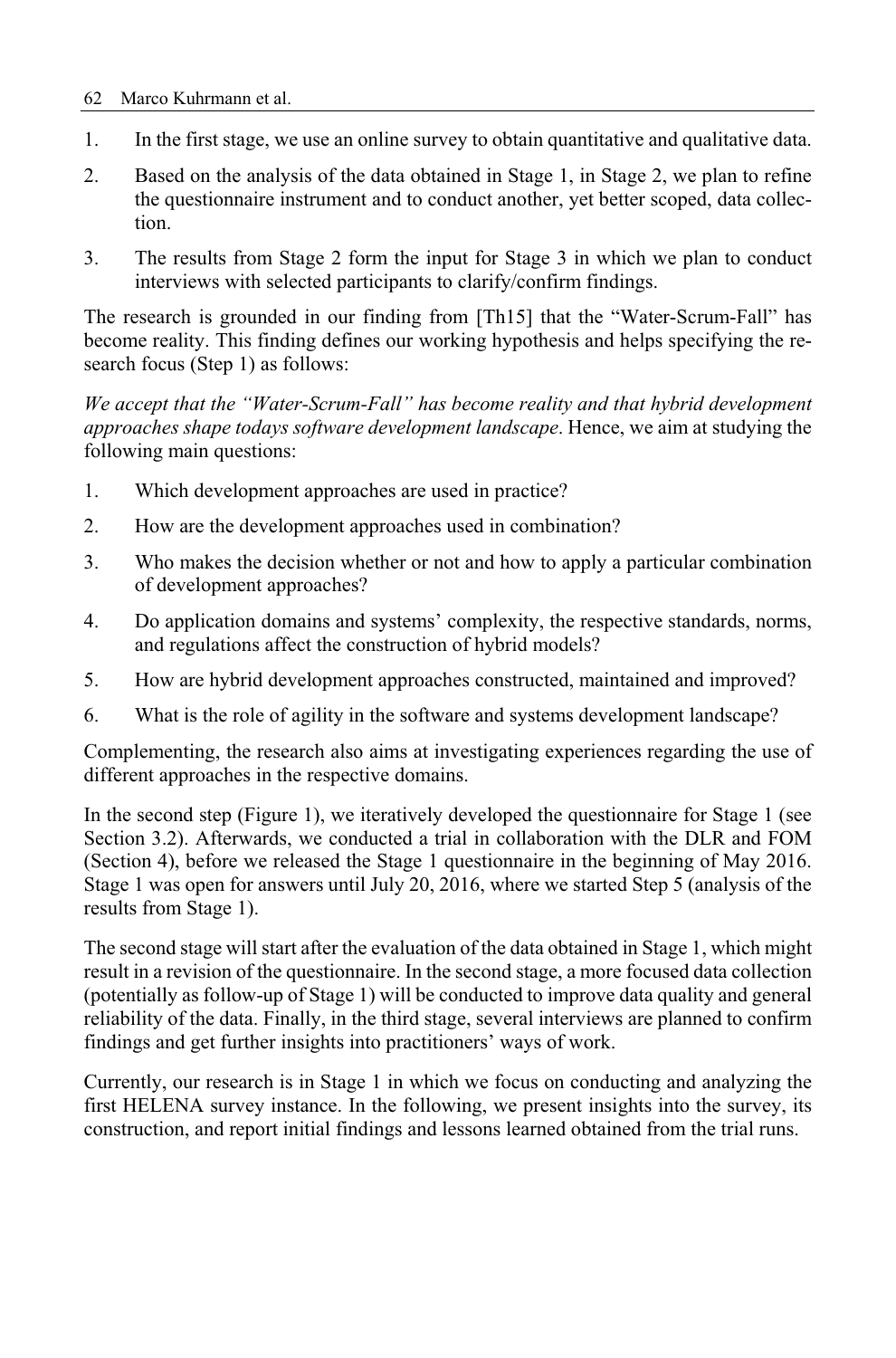### **3.2 The HELENA Survey**

The first part of the study is the survey "Hybrid dEveLopmENt Approaches in software systems development" (HELENA). The purpose of the questionnaire is to carry out an international data collection concerning the use and the combination of the different development approaches. The questionnaire used for the survey contains 25 (basic) questions, which are summarized in Tab 1<sup>6</sup> .

HELENA was iteratively developed and (externally) tested twice. We report the initial findings in Section 4. In the first iteration we used Google Forms to implement the questionnaire and released it. The trials, however, were carried out using a paper-based version of the questionnaire. To make these data available, we created a copy of the main survey from, which is available for internal use only, and entered the returned questionnaires manually into the data tables.

# **4 Selected Initial Findings from the Trials**

This section reports selected findings from the two external trial runs. One trial was conducted at a company-wide, internal workshop of software developers from different branches of the German Aerospace Center (DLR). The second trial was carried out as part of the teaching activities at the FOM. The purpose of the trials was to test the instrument as such, i.e., clearness of the questions and timing. The purpose was **not** to create data for the actual data analysis, yet, we also use the data obtained to test the planned evaluation instruments. For space limitations, in this paper, we only use descriptive statistics (i.e., charts and tables) to present a brief overview of the data, since we consider these early data still informative.

| No. | Group | Ouestion                                                                          |
|-----|-------|-----------------------------------------------------------------------------------|
| 1.  | M     | What is your organization's size?                                                 |
| 2.  | М     | What is the main business area of your company?                                   |
| 3.  | М     | Do you participate in distributed software projects?                              |
| 4.  | M     | In which country are you personally located?                                      |
| 5.  | М     | In which application domain are you most frequently involved?                     |
| 6.  | М     | Which role are you most frequently assigned to?                                   |
| 7.  | М     | In your projects, a software failure potentially can: []                          |
| 8.  | PU    | Does your company define a company-wide standard process for software and         |
|     |       | system development?                                                               |
| 9.  | PU    | Which of the following development approaches and practices do you use?           |
| 10. | PU    | Do you combine different development approaches?                                  |
| 11. | PU    | For the following standard activities in your projects, please indicate to which  |
|     |       | degree you carry out these activities in a more traditional or more agile manner. |
| 12. | PU    | What is the main motivation for this particular combination of development ap-    |
|     |       | proaches?                                                                         |
|     |       |                                                                                   |

<sup>&</sup>lt;sup>6</sup> Note that the actual question structure can slightly differ when implemented in the respective survey tools. For detailed information, for HELENA, a *codebook* is available comprising detailed information regarding questions, conditions, value ranges, and variables. The codebook is available on request.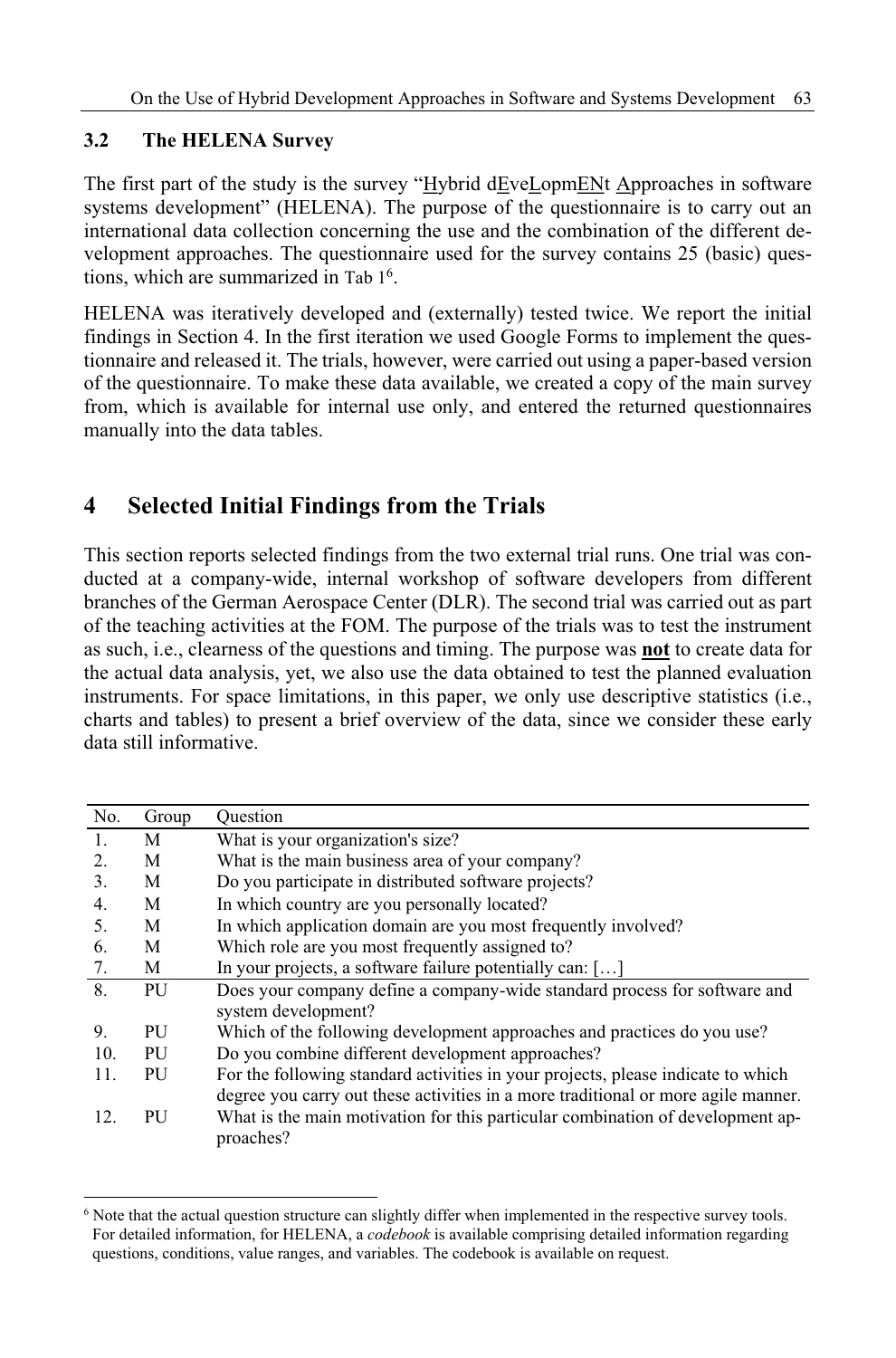| No. | Group      | Ouestion                                                                      |
|-----|------------|-------------------------------------------------------------------------------|
| 13. | PU         | How were the combinations of development approaches in your company de-       |
|     |            | veloped?                                                                      |
| 14. | PU         | How do you select your project-specific development approach?                 |
| 15. | <b>PUS</b> | Which external standards are implemented in your company?                     |
| 16. | <b>PUS</b> | Why have you implemented the aforementioned standards?                        |
| 17. | <b>PUS</b> | How is the compliance of the development process assessed?                    |
| 18. | <b>PUS</b> | Does agility challenge the implementation of the standards you have to apply? |
| 19. | PUL        | Is your development approach continuously improved?                           |
| 20. | PUL.       | What is your motivation for implementing an improvement program?              |
| 21. | PUL        | Is your company, unit or project certified?                                   |
| 22. | PUL        | What are the goals of your improvement program?                               |
| 23. | E.         | Based on your personal experience, please rate the following statements:      |
| 24. | E          | Based on your personal experience, can you name problems occurred regarding   |
|     |            | your current process and your current application domain?                     |
| 25. | Closing    | Do you have any further comments or issues not addressed so far?              |

Tab 1: Overview of HELENA's basic questions. The questions are ordered in the following groups: M=metadata, PU=process use, PUS=process use and standards, PUL=process use and lifecycle, E=experience

#### **4.1 Population and Demographics**

Our trials were carried out at DLR (11 responses) and FOM (4 responses), which makes 15 responses in total. Respondents stated that they were acting in the following roles: project manager (1), architect (2), developer (6), and miscellaneous (6), whereas the latter ones mentioned to be in different roles depending on the project and the respective activities. All interviewees are practitioners, even the FOM students, who are experienced practitioners working in industry and conducting their studies in parallel.

#### **4.2 Use of Development Approaches**

To provide an impression of the kind of data obtained from the HELENA survey and the different options of evaluating and interpreting these data, in the following, we provide some selected data points. Please note that the data presented herein is not used for any interpretation, as it still is the test data. However, this data shows the general direction of the data, and, at the same time, our approach to answer the aforementioned questions.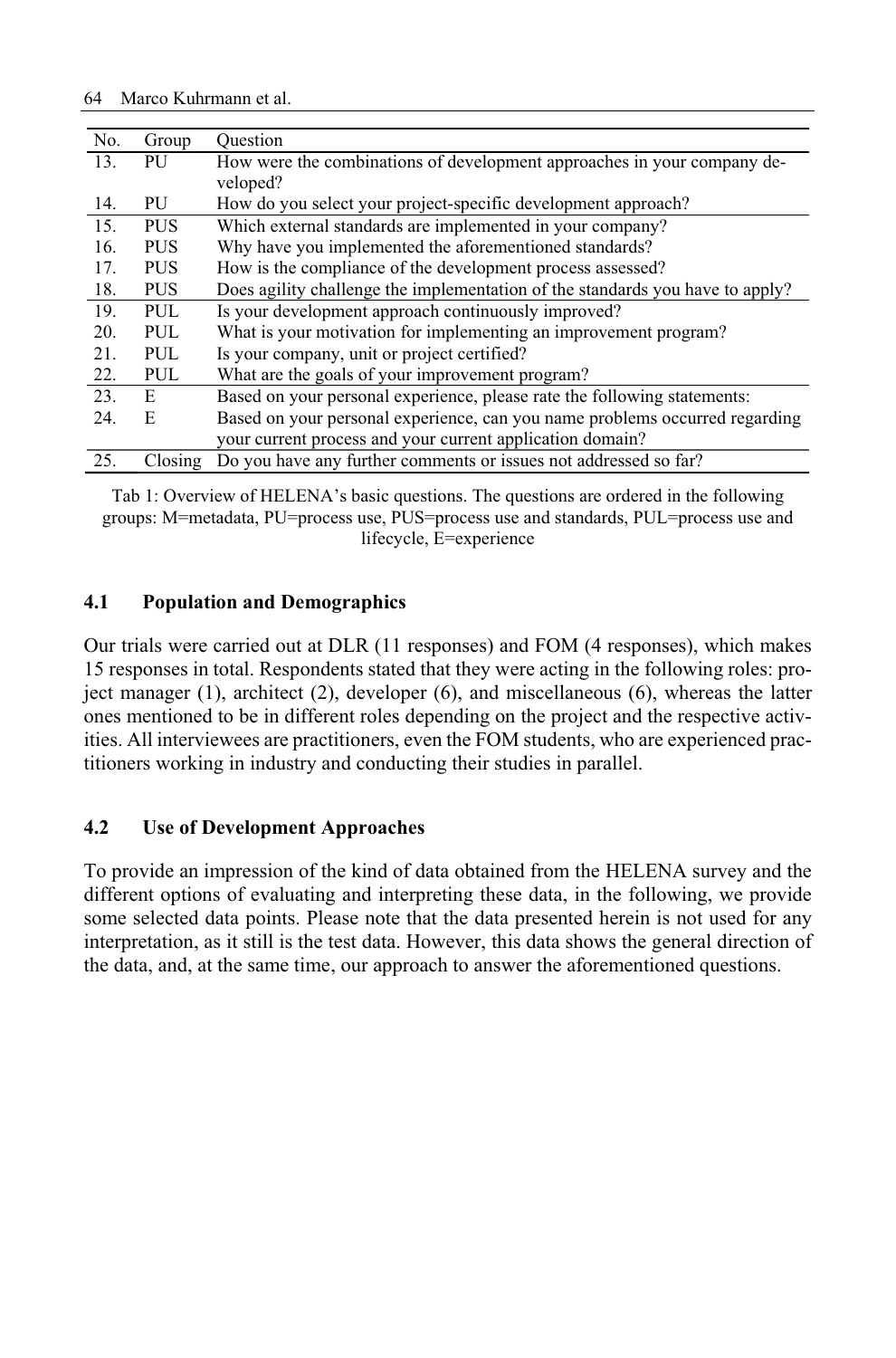|                                                      | R <sub>1</sub> | R <sub>2</sub> | R3           | R4             | R <sub>5</sub> | R <sub>6</sub> | R7           | R <sub>8</sub> |                |                |                |                | R9 R10 R11 R12 R13 R14 R15 |                |              | Total                   |
|------------------------------------------------------|----------------|----------------|--------------|----------------|----------------|----------------|--------------|----------------|----------------|----------------|----------------|----------------|----------------------------|----------------|--------------|-------------------------|
| Agile Portfolio Management (APM)                     |                |                |              |                |                |                |              |                |                |                |                |                |                            |                |              | $\Omega$                |
| Behavior-driven Development (BDD)                    | $\mathbf{1}$   |                |              |                | $\overline{1}$ |                |              |                |                |                |                |                |                            |                |              | $\overline{2}$          |
| <b>Code Review</b>                                   | $\overline{1}$ | $\mathbf{1}$   |              |                | $\overline{1}$ | $\mathbf{1}$   |              |                | $\overline{1}$ | $\overline{1}$ | $\mathbf{1}$   | $\mathbf{1}$   | $\overline{1}$             | $\overline{1}$ | $\mathbf{1}$ | 11                      |
| <b>Coding Standards</b>                              | $\mathbf{1}$   |                |              |                | $\overline{1}$ | $\mathbf{1}$   | 1            | $\mathbf{1}$   |                | $\overline{1}$ | $\overline{1}$ |                | $\overline{1}$             | $\overline{1}$ | $\mathbf{1}$ | 10                      |
| Collective Code Ownership                            |                |                |              |                | $\mathbf{1}$   |                |              |                |                |                |                |                |                            |                |              | 1                       |
| Continuous Deployment                                |                |                |              |                |                |                |              |                | $\overline{1}$ |                | $\mathbf{1}$   |                | $\overline{1}$             | $\overline{1}$ | $\mathbf{1}$ | 5                       |
| Continuous Integration                               | $\overline{1}$ |                |              |                | $\overline{1}$ | $\mathbf{1}$   |              | $\mathbf{1}$   | $\mathbf{1}$   |                | $\overline{1}$ |                | $\overline{1}$             | $\overline{1}$ | $\mathbf{1}$ | 9                       |
| Crystal Family                                       |                |                |              |                |                |                |              |                |                |                |                |                |                            |                |              | $\Omega$                |
| Daily Standups                                       |                |                |              |                |                |                |              | $\mathbf{1}$   |                |                |                |                |                            |                |              | $\mathbf{1}$            |
| Definition of Done                                   | $\mathbf{1}$   |                |              |                | $\overline{1}$ |                |              | $\mathbf{1}$   |                | $\mathbf{1}$   |                |                |                            |                |              | $\overline{\mathbf{A}}$ |
| Definition of Ready                                  | $\overline{1}$ |                |              |                |                |                |              |                |                | $\overline{1}$ |                |                |                            |                |              | $\overline{2}$          |
| DevOps                                               |                |                |              |                |                |                |              | $\overline{1}$ | $\mathbf{1}$   |                |                |                |                            |                |              | $\overline{2}$          |
| Digital Taskboard                                    |                |                |              |                |                |                |              |                |                |                | $\overline{1}$ |                |                            |                |              | $\overline{1}$          |
| Disciplined Agile Delivery (DAD)                     |                |                |              |                |                |                |              |                |                |                |                |                |                            |                |              | $\Omega$                |
| Expert-/Team-based estimation (e.g., Planning Poker) |                |                |              |                |                |                | $\mathbf{1}$ | $\mathbf{1}$   |                |                |                |                |                            |                |              | $\overline{2}$          |
| eXtreme Programming (XP)                             | $\mathbf{1}$   |                |              |                |                |                |              |                |                |                |                | $\mathbf{1}$   |                            |                |              | $\overline{2}$          |
| Feature-Driven Development (FDD)                     |                | $\mathbf{1}$   |              |                |                |                |              |                |                | $\mathbf{1}$   |                | $\overline{1}$ |                            |                |              | 3                       |
| Formal Estimation (e.g., COCOMO, FP)                 |                |                |              |                |                |                |              |                |                |                |                |                |                            |                |              | $\Omega$                |
| <b>Formal Specification</b>                          |                |                |              |                |                | $\mathbf{1}$   |              |                |                |                |                |                |                            |                |              | $\overline{1}$          |
| Iteration Planning                                   | $\mathbf{1}$   | $\mathbf{1}$   |              |                | $\overline{1}$ |                |              |                |                |                |                |                |                            |                |              | 3                       |
| <b>Iterative Development</b>                         | $\mathbf{1}$   |                |              |                | $\overline{1}$ | $\overline{1}$ |              |                |                |                |                |                |                            | $\mathbf{1}$   |              | 4                       |
| Kanban                                               |                |                |              |                |                |                |              |                |                |                | $\mathbf{1}$   |                |                            |                | $\mathbf{1}$ | $\overline{2}$          |
| Large-Scale Scrum (LeSS)                             |                |                |              |                |                |                |              |                |                |                |                |                |                            |                |              | $\Omega$                |
| Lean Development                                     |                |                |              |                |                |                | $\mathbf{1}$ |                |                |                | $\overline{1}$ |                |                            |                |              | $\overline{2}$          |
| On-Site Customer                                     |                |                |              |                |                |                |              |                |                |                |                |                |                            |                |              | $\Omega$                |
| Pair Programming                                     |                |                |              |                | $\mathbf{1}$   |                |              |                |                |                |                |                |                            | $\mathbf{1}$   |              | $\overline{2}$          |
| Prototyping                                          |                |                |              |                |                |                |              |                |                | $\overline{1}$ |                | $\mathbf{1}$   |                            | $\mathbf{1}$   | $\mathbf{1}$ | $\overline{\mathbf{4}}$ |
| Rational Unified Process (custom variant)            |                |                |              | $\mathbf{1}$   |                |                |              |                |                |                |                |                |                            |                |              | 1                       |
| Rational Unified Process (standard version)          |                |                |              |                |                |                |              |                |                |                |                |                |                            |                |              | $\Omega$                |
| Refactoring                                          |                | $\mathbf{1}$   |              |                | $\overline{1}$ | $\mathbf{1}$   | 1            |                | $\mathbf{1}$   |                | $\overline{1}$ |                | $\overline{1}$             | $\mathbf{1}$   | $\mathbf{1}$ | 9                       |
| Release Planning                                     |                | $\mathbf{1}$   |              | $\overline{1}$ | $\overline{1}$ |                |              |                |                |                | $\mathbf{1}$   |                |                            | $\mathbf{1}$   |              | 5                       |
| Retrospectives                                       | $\mathbf{1}$   |                |              |                | $\mathbf{1}$   |                |              | $\mathbf{1}$   |                |                |                |                |                            |                |              | 3                       |
| Scaled Agile Framework (SAFe)                        |                |                |              |                |                |                |              |                |                |                |                |                |                            |                |              | $\Omega$                |
| Scrum                                                | $\mathbf{1}$   | $\mathbf{1}$   |              |                |                |                |              | $\mathbf{1}$   | $\mathbf{1}$   |                |                | $\mathbf{1}$   |                            | $\mathbf{1}$   | $\mathbf{1}$ | $\overline{7}$          |
| Spiral Model                                         |                |                |              |                |                |                |              |                |                |                |                |                |                            |                | $\mathbf{1}$ | $\mathbf{1}$            |
| Test-Driven Development (TDD)                        | $\mathbf{1}$   |                |              |                | $\overline{1}$ |                |              | $\mathbf{1}$   |                |                |                |                |                            |                | $\mathbf{1}$ | $\overline{\mathbf{A}}$ |
| <b>Unit Testing</b>                                  | $\overline{1}$ | $\mathbf{1}$   |              |                | $\overline{1}$ | $\mathbf{1}$   |              | $\overline{1}$ | $\mathbf{1}$   | 1              |                | $\mathbf{1}$   | $\overline{1}$             |                | $\mathbf{1}$ | 10                      |
| V-Model Derivate(s)                                  |                |                |              |                |                |                |              |                |                |                |                |                |                            | $\mathbf{1}$   | $\mathbf{1}$ | $\overline{2}$          |
| Waterfall/Phase Model                                | $\mathbf{1}$   |                |              |                |                |                |              | $\mathbf{1}$   |                |                |                | $\mathbf{1}$   |                            |                | $\mathbf{1}$ | 4                       |
| Other                                                |                |                | $\mathbf{1}$ |                | $\overline{1}$ |                |              |                |                |                |                |                |                            |                |              | $\overline{2}$          |

Figure 2 Overview of the responses regarding the development approaches used.

Figure 2 provides an overview of the responses for question9(*Which of the following development approaches and practices do you use?*; cf. Tab 1). The test data shows six development approaches being favored. In particular, code reviews, coding standards, continuous integration, refactoring, Scrum, and unit testing are widely applied. Furthermore, Figure 2 shows how these approaches are combined with each other. For example, R14 mentions to combine a V-Model derivate with Scrum, and R1 mentions a "classic" Waterfall/phase model being combined with Scrum; both are representatives of West's "Water-Scrum-Fall" [WE11] as already found in [Th15]. Furthermore, again, we see the Rational Unified Process (RUP) in its standard version not applied at all (consistent with our findings from [KF15]). For R2, we see Scrum combined (or refined) with unit testing, refactoring, or Feature Driven Development (FDD), which also confirms a finding from Diebold et al. [Die15], that practitioners do not even use Scrum by the letters. Therefore, even though we only inspect test data, still, we can find trends observed in previously conducted research, i.e., trends to be also investigated in future work.

### **4.3 Traditional or Agile, or Both?**

Another aspect of interest is the focus of the methods applied, i.e., which parts of a project are run rather agile or traditional, or balanced. For this, question 11 (*For the following standard activities in your projects, please indicate to which degree you carry out these activities in a more traditional or more agile manner*; Tab 1) aims at working out for which activities people opt for (more) traditional or agile approaches.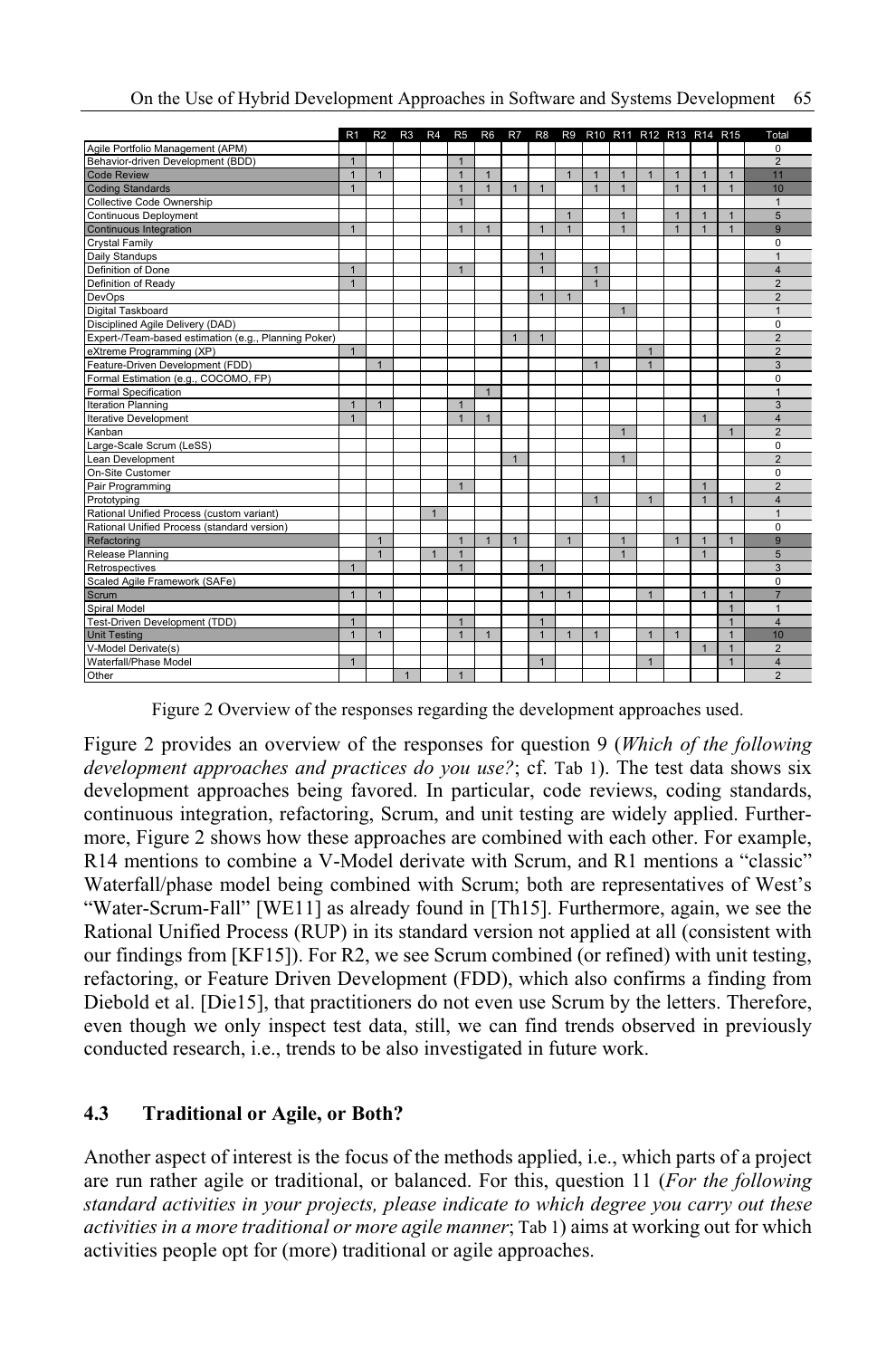

Figure 3 Overview of the implementation of agility and traditional processes in different software engineering disciplines in respondents' projects. The Likert scale used reads as follows: 1=fully traditional, 3=balanced implementation, 5=fully agile implementation.

Figure 3 provides an overview of the results from the trials as a radar chart. Please note, in the trials, we received three invalid data points for this question, i.e., the chart is based on 12 valid answers only. To present the rating, we use the average, median, and mode values to illustrate the findings. The test data shows that project management is implemented fairly balanced (with a slight tendency towards more agility). Risk, and configuration management as well as transition and operation show the exact opposite trend. Yet, implementation and coding, integration and test, and also architecture and design are to a large extent implemented in an agile fashion.

#### **4.4 Agility and Standardization**

One of the main questions we want to investigate with HELENA is whether agility challenges the implementation of standards, especially in regulated domains. For this particular question 18 (Tab 1), we received nine valid answers of which eight stated "no, agility is easy to implement in our context", and only one respondent stated "yes, agility challenges the implementation". The reason for the latter statement was: "*bureaucratic standards reduce speed in projects*".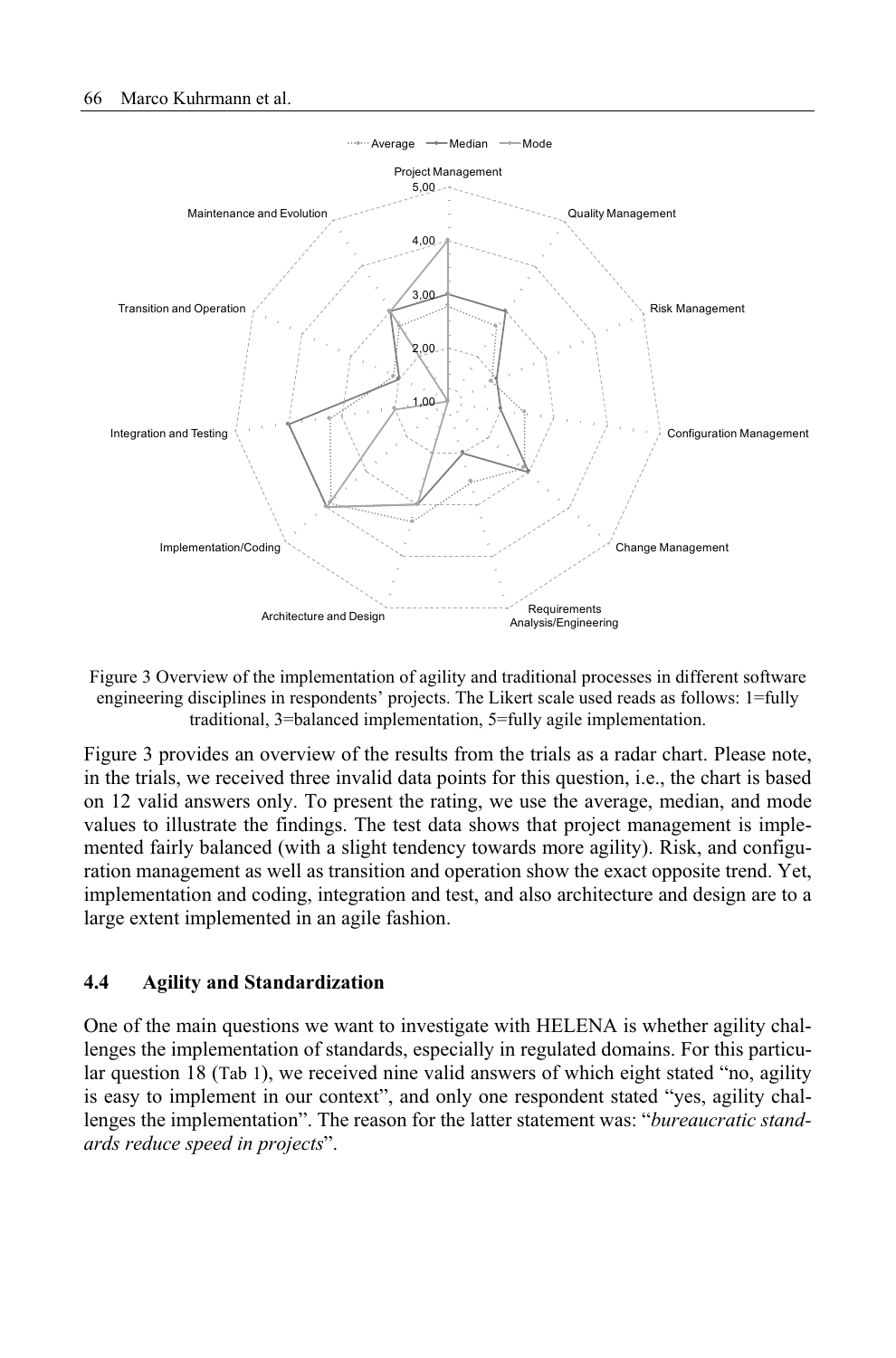# **5 Conclusion**

In the paper at hand, we introduced our study on the use of hybrid software and system development approaches. We presented the overall research design and then focused on the HELENA survey for which we presented the basic construction and initial findings obtained in HELENA's trial runs.

In the trials, we received 15 answers in total (including partial answers). Our primary goals of the trials were fulfilled, i.e., we could confirm that (1) the survey generates useful data and (2) the time required to fill in the questionnaire form is adequate. Even though the data collected in the test run cannot be used for a serious analysis, still, the data obtained shows some tendencies found in our previous research. In particular, we found mixed development approaches implemented in practice. Furthermore, we got insights into the implementation of traditional and agile practices in different project activities (e.g., project management or development/coding). We found for instance that agility is strongly represented in development-related activities, whereas management remains on a more traditional track. This also seems to confirm a hypothesis we made in [Th15], i.e., developers look for more agile/slim approaches to implement a system while managers prefer the classic way of working (see also [Mu13]). Reasons might be that managers, although being increasingly open for the agile mode of working, are constrained by stringent surrounding processes, external standards, or compliance requirements. Appropriate mechanisms to fully integrate agile processes into traditional processes and environments seem to be not mature enough yet. Also, changing the links between the agile processes and the surrounding processes might be needed, such as a closer cooperation with suppliers.

So far, we presented the research design and the first step concerning a large-scale study on the use of hybrid development approaches. Ongoing and future work comprises conducting the actual data collection. Currently, the first data collection is carried out, which will lead to further refinements of the survey instrument and corresponding more focused data collection steps and further surveys and interviews.

This paper is not only a status report of HELENA, it is also a call for participation: we cordially invite all practitioners to participate in our study and help us collecting and analyzing practically relevant data to improve the methods used for software and system development. Continuously updated information regarding the HELENA survey is available via ResearchGate: https://goo.gl/1NzXmH

### **References**

- [DPL16] Dikert, K.; Paasivaara, M.; Lassenius, C.: Challenges and success factors for large-scale agile transformations: A systematic literature review. Journal of Systems and Software, 119:87-108, 2016.
- [Die15] Diebold, P.; Ostberg, J.-P.; Wagner, S.; Zendler, U.: What do practitioners vary in using scrum? In International Conference XP, pp. 40–51. Springer, 2015.
- [Din12] Dingsøyr, T.; Nerur, S.; Balijepally, V.; Moe, N. B.: A decade of agile methodologies: Towards explaining agile software development. Journal of Systems and Software, 85(6):1213– 1221, 2012. Special Issue: Agile Development.